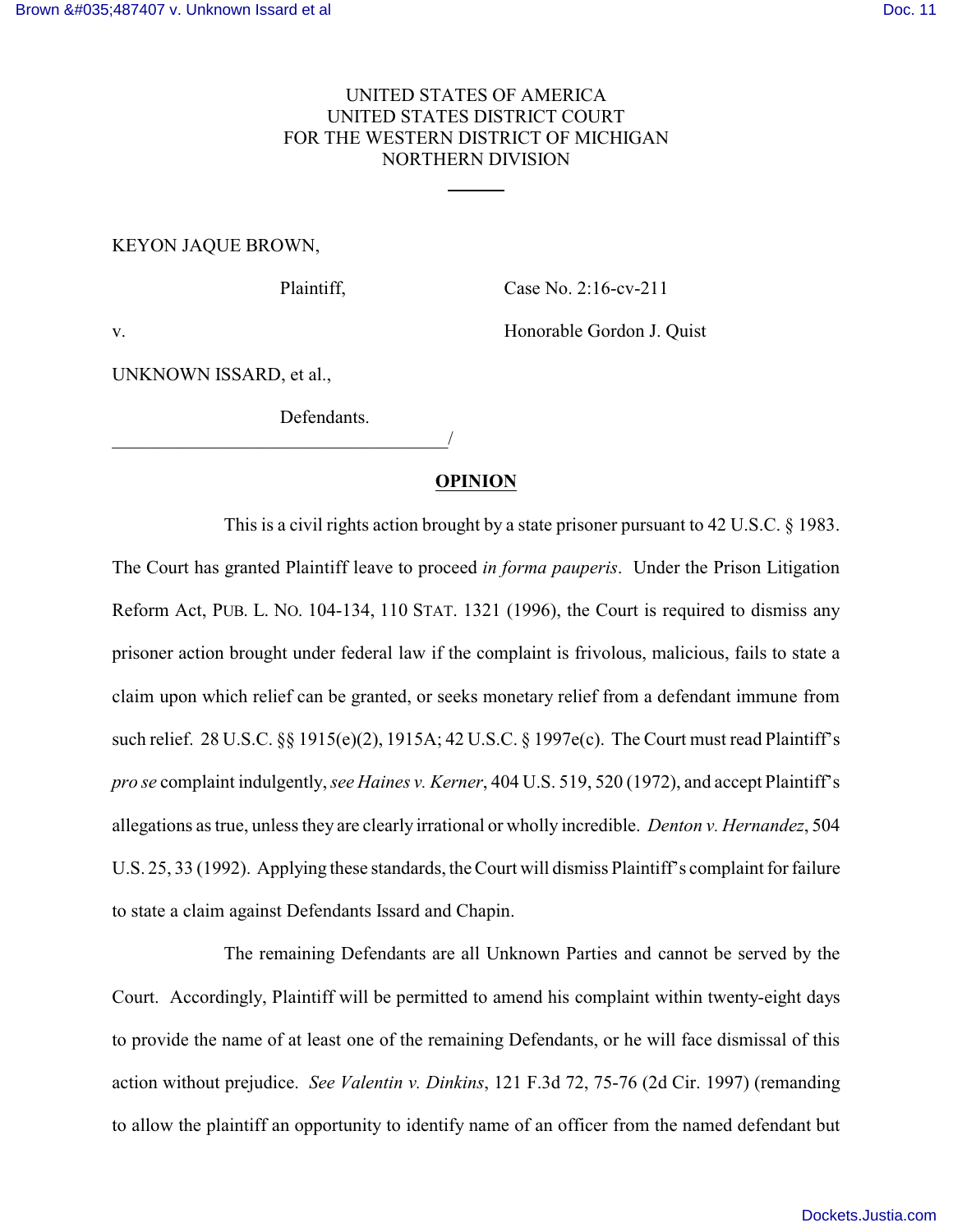noting that a dismissal was not precluded if the information was insufficient to allow for service of process on the defendant).

#### **Discussion**

## I. Factual allegations

Plaintiff Keyon Jaque Brown, a state prisoner currently confined at the Marquette Branch Prison (MBP), filed this *pro se* civil rights action pursuant to 42 U.S.C. § 1983 against Defendants Deputy Warden Unknown Issard, Social Worker M. Chapin, and Unknown Parties, which are listed in Plaintiff's complaint as John Doe #1, John Doe #2, John Doe #3, John Doe #4, John Doe #6, John Doe #7, John Doe #8, John Doe #9, and John Doe #10.<sup>1</sup> Plaintiff alleges that on March 22, 2016, while he was confined at the Chippewa Correctional Facility(URF), Plaintiff began hearing voices. Plaintiff asked the officer to call Defendant M. Chapin. Defendant Chapin came to Plaintiff's cell, and Plaintiff explained his symptoms, requested medication, and clarified that he was not suicidal. Subsequently, the Sergeant came to Plaintiff's cell and asked for Plaintiff's property. Plaintiff refused. The Sergeant then called Defendant Issard, who gave the order to use a chemical agent on Plaintiff. The Sergeant summoned the extraction team. Once the extraction team arrived, the Sergeant opened the slot and sprayed the chemical agent into the cell. Plaintiff was removed from the cell and thrown to the ground. Plaintiff was handcuffed, his legs were held, and a shield was placed over Plaintiff's head with enough force that Plaintiff was unable to breathe. Officers then took all of Plaintiff's property and placed him back in the same cell, which had no ventilation system. Plaintiff asked if he could shower, but the Sergeant said "no."

Plaintiff was still hearing voices on March 23, 2016. Defendant Chapin returned to Plaintiff's cell and discontinued the suicide watch. Plaintiff asked for health care because he was having difficulty breathing. On March 29, 2016, Plaintiff was interviewed by another Sergeant. On

<sup>&</sup>lt;sup>1</sup>Plaintiff fails to list a John Doe  $#5$  in his complaint.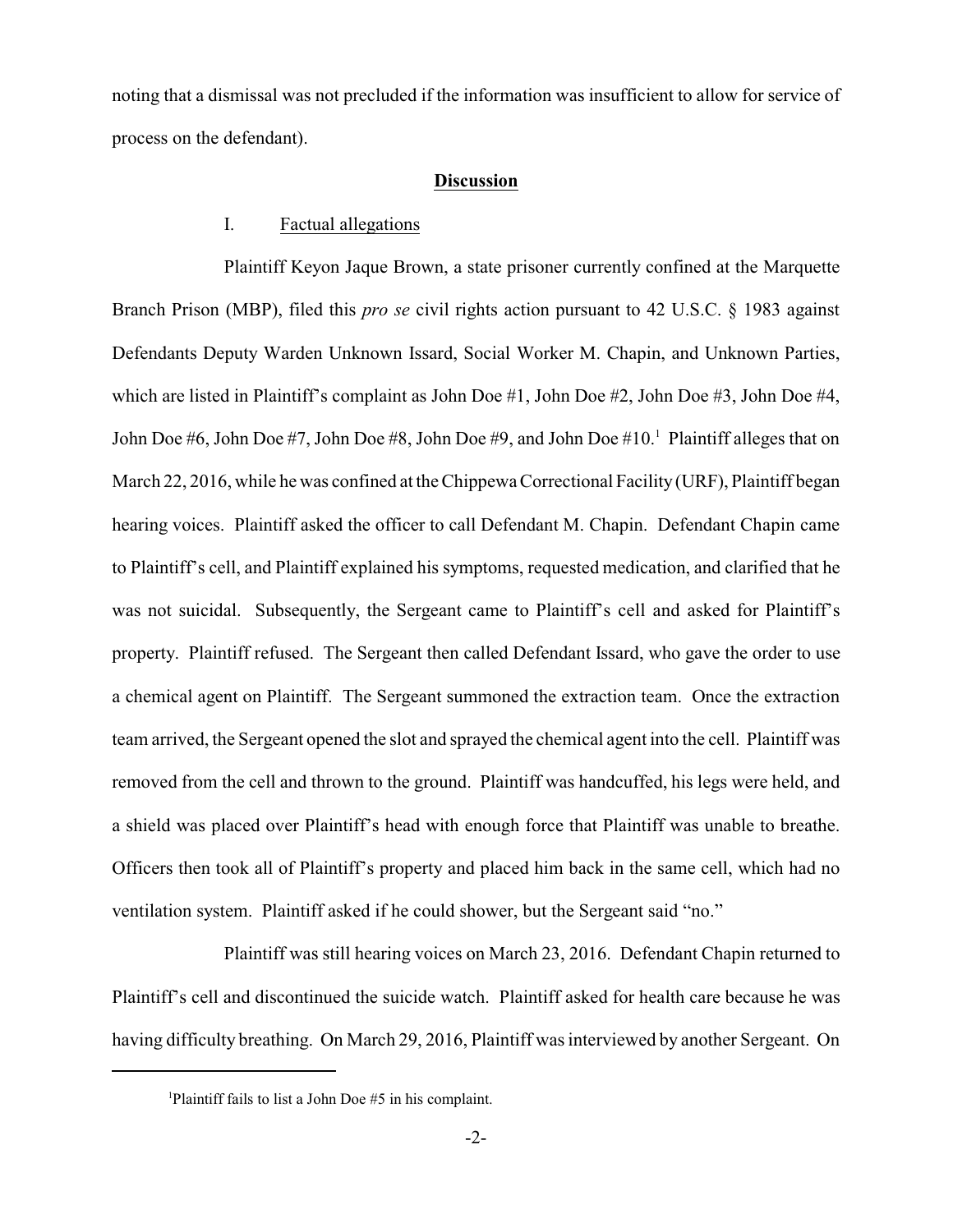March 30, 2016, Plaintiff was sent to the Marquette Branch Prison. Plaintiff claims that he was left in his uncleaned cell and was exposed to the chemical agent for a period of nine days prior to his transfer. Plaintiff states that he was subsequently diagnosed as having asthma and was prescribed an inhaler. Plaintiff seeks damages and equitable relief.

### II. Failure to state a claim

A complaint may be dismissed for failure to state a claim if it fails "'to give the defendant fair notice of what the . . . claim is and the grounds upon which it rests.'" *Bell Atl. Corp. v. Twombly*, 550 U.S. 544, 555 (2007) (quoting *Conley v. Gibson*, 355 U.S. 41, 47 (1957)). While a complaint need not contain detailed factual allegations, a plaintiff's allegations must include more than labels and conclusions. *Twombly*, 550 U.S. at 555; *Ashcroft v. Iqbal*, 556 U.S. 662, 678 (2009) ("Threadbare recitals of the elements of a cause of action, supported bymere conclusory statements, do not suffice."). The court must determine whether the complaint contains "enough facts to state a claim to relief that is plausible on its face." *Twombly*, 550 U.S. at 570. "A claim has facial plausibility when the plaintiff pleads factual content that allows the court to draw the reasonable inference that the defendant is liable for the misconduct alleged." *Iqbal*, 556 U.S. at 679. Although the plausibility standard is not equivalent to a "'probability requirement,' . . . it asks for more than a sheer possibility that a defendant has acted unlawfully." *Iqbal*, 556 U.S. at 678 (quoting *Twombly*, 550 U.S. at 556). "[W]here the well-pleaded facts do not permit the court to infer more than the mere possibility of misconduct, the complaint has alleged – but it has not 'show[n]' – that the pleader is entitled to relief." *Iqbal*, 556 U.S. at 679 (quoting FED. R. CIV. P. 8(a)(2)); *see also Hill v. Lappin*, 630 F.3d 468, 470-71 (6th Cir. 2010) (holding that the *Twombly/Iqbal* plausibility standard applies to dismissals of prisoner cases on initial review under 28 U.S.C. §§ 1915A(b)(1) and  $1915(e)(2)(B)(I)$ .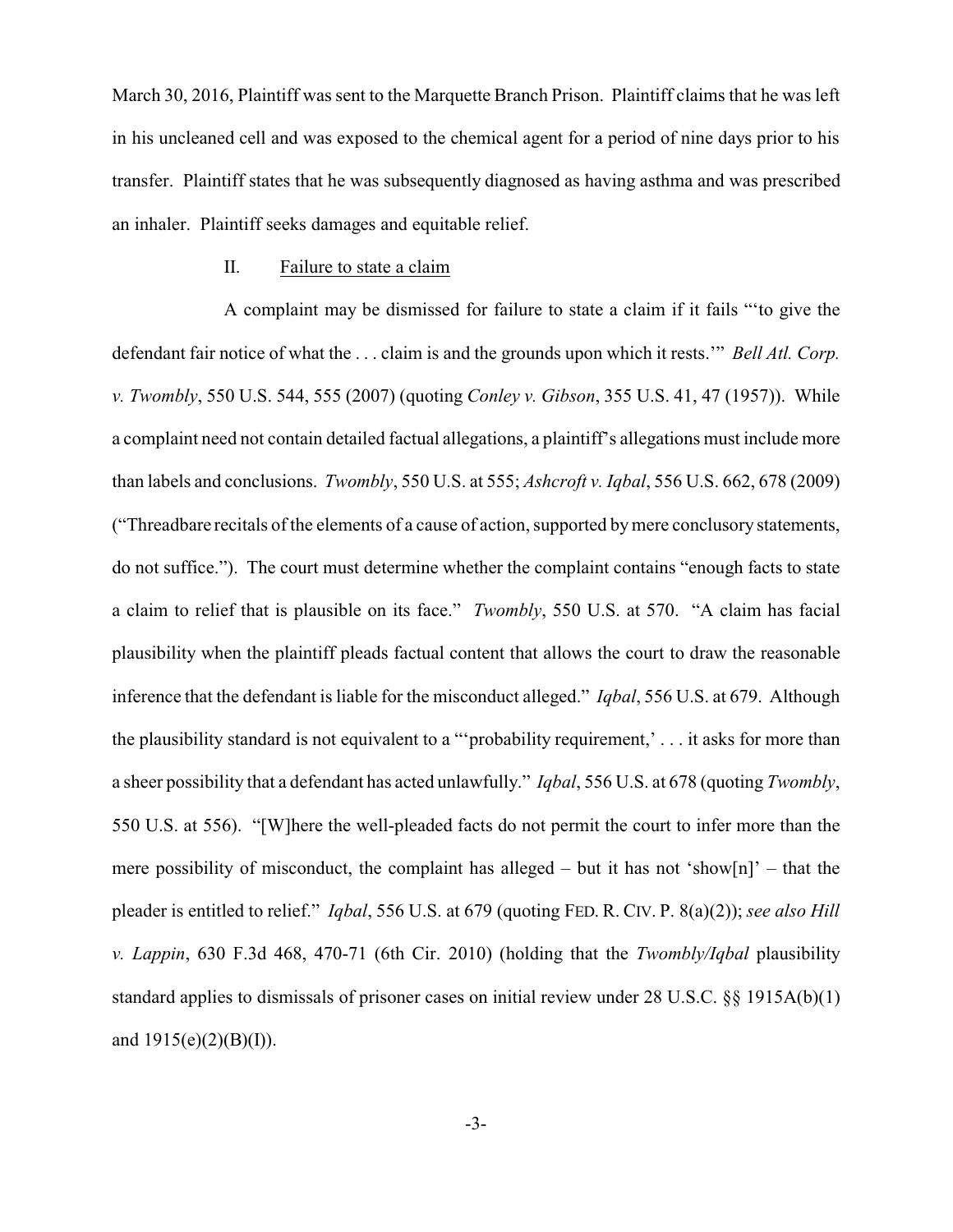To state a claim under 42 U.S.C. § 1983, a plaintiff must allege the violation of a right secured by the federal Constitution or laws and must show that the deprivation was committed by a person acting under color of state law. *West v. Atkins*, 487 U.S. 42, 48 (1988); *Street v. Corr. Corp. of Am.*, 102 F.3d 810, 814 (6th Cir. 1996). Because § 1983 is a method for vindicating federal rights, not a source of substantive rights itself, the first step in an action under § 1983 is to identify the specific constitutional right allegedly infringed. *Albright v. Oliver*, 510 U.S. 266, 271 (1994).

Plaintiff asserts that Defendants violated his rights under the Eighth Amendment. The Eighth Amendment embodies a constitutional limitation on the power of the states to punish those convicted of a crime. Punishment may not be "barbarous" nor may it contravene society's "evolving standards of decency." *See Rhodes v. Chapman*, 452 U.S. 337, 345-46 (1981); *Trop v. Dulles*, 356 U.S. 86, 101 (1958). The Eighth Amendment also prohibits conditions of confinement which, although not physically barbarous, "involve the unnecessary and wanton infliction of pain." *Rhodes*, 452 U.S. at 346. Among unnecessary and wanton infliction of pain are those that are "totally without penological justification." *Id.*

An Eighth Amendment claim comprises objective and subjective components: (1) a sufficiently grave deprivation and (2) a sufficiently culpable state of mind. *Farmer v. Brennan*, 511 U.S. 825, 834 1977 (1994); *Woods v. LeCureux*, 110 F.3d 1215, 1222 (6th Cir. 1997). A prison official cannot be found liable unless the official has acted with deliberate indifference; that is, the official must know of and disregard an excessive risk to inmate health or safety. *Farmer*, 511 U.S. at 837; *see also Wilson v. Seiter*, 501 U.S. 294, 302-03 (1991) (deliberate indifference standard applies to all claims challenging conditions of confinement to determine whether defendants acted wantonly). The official must both be aware of facts from which the inference could be drawn that a substantial risk of serious harm exists and he must also draw the inference. *Farmer*, 511 U.S. at 837. Thus, the mental state required for an Eighth Amendment claim is not actual intent, but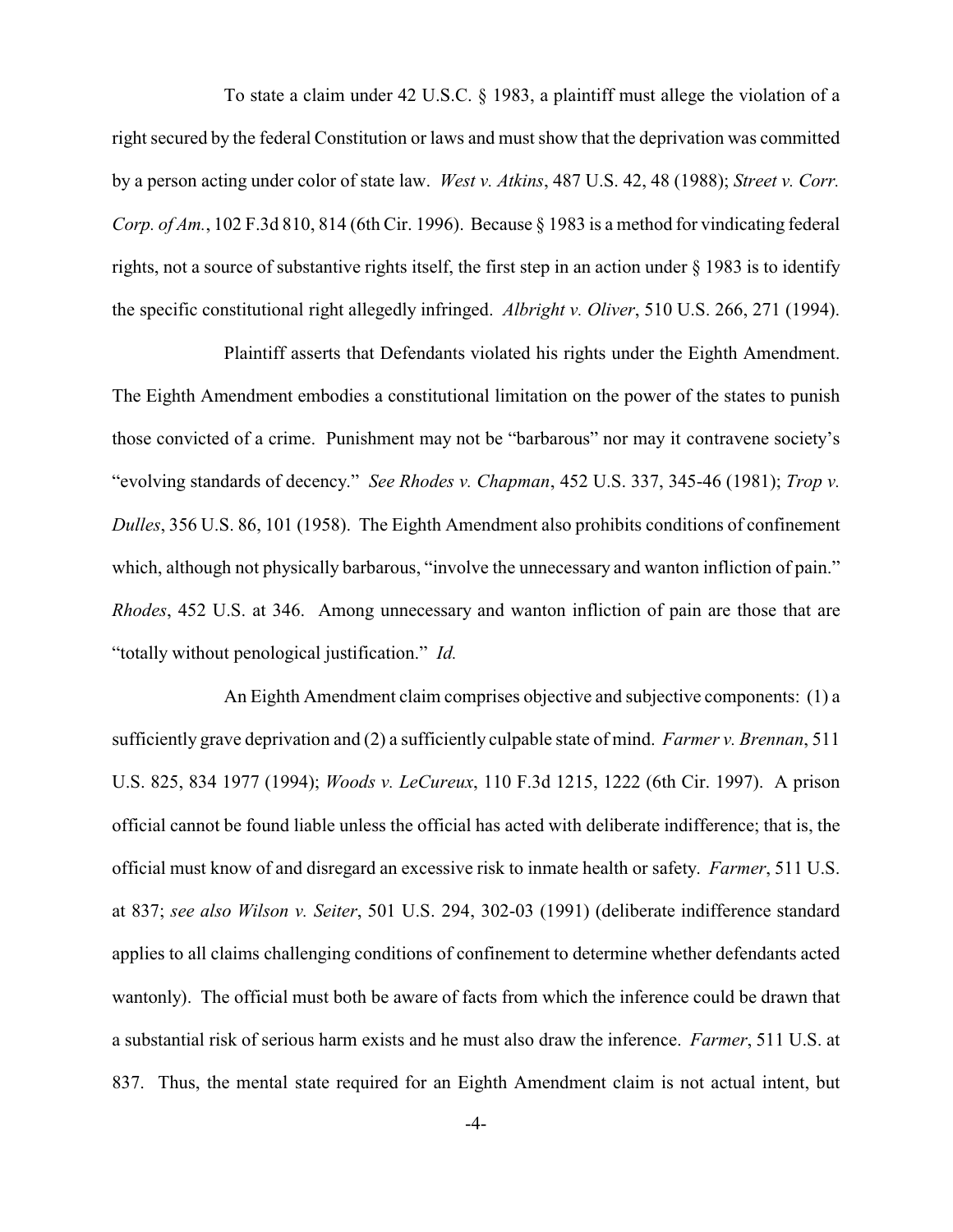something close to common-law recklessness. *Hubbert v. Brown*, Nos. 95-1983, 95-1988, 96-1078,

1997 WL 242084, at \*5 (6th Cir. May 18, 1997) (relying on *Farmer*, 511 U.S. at 836 n.4.)

The reason for focusing on a defendant's mental attitude is to isolate those defendants who inflict punishment. *Farmer*, 511 U.S. at 839. The deliberate indifference standard "describes a state of mind more blameworthy than negligence." *Id.* at 835; *see also Whitley v. Albers*, 475 U.S. 312, 319 (1986) ("conduct that does not purport to be punishment at all must involve more than the ordinary lack of due care for the prisoner's interests or safety"). As the Supreme Court explained:

> The Eighth Amendment does not outlaw cruel and unusual "conditions"; it outlaws cruel and unusual "punishments." An act or omission unaccompanied by knowledge of a significant risk of harm might well be something society wishes to discourage, and if harm does result society might well wish to assure compensation. The common law reflects such concerns when it imposes tort liability on a purely objective basis. But an official's failure to alleviate a significant risk that he should have perceived but did not, while no cause for commendation, cannot under our cases be condemned as the infliction of punishment.

*Farmer*, 511 U.S. at 837-38 (citations omitted). Thus, accidents, mistakes, and other types of negligence are not constitutional violations merelybecause the victim is a prisoner. *Acord v. Brown*, No. 93-2083, 1994 WL 679365, at \*2 (6th Cir. Dec. 5, 1994) (citing *Estelle v. Gamble*, 429 U.S. 97, 106 (1976)). Rather, what is required is a conscious disregard of a substantial risk of harm. *Farmer*, 511 U.S. at 839.

Plaintiff's claim against Defendant Chapin appears to be based on the fact that she placed him on suicide watch despite the fact that Plaintiff told her that he was not suicidal. However, as noted above, mistakes and negligence do not rise to the level of an Eighth Amendment violation. Plaintiff fails to allege any facts suggesting that Defendant Chapin acted with the intent to punish Plaintiff. Plaintiff told Defendant Chapin that he was hearing voices prior to his placement on suicide watch. In addition, Defendant Chapin removed Plaintiff from suicide watch after 24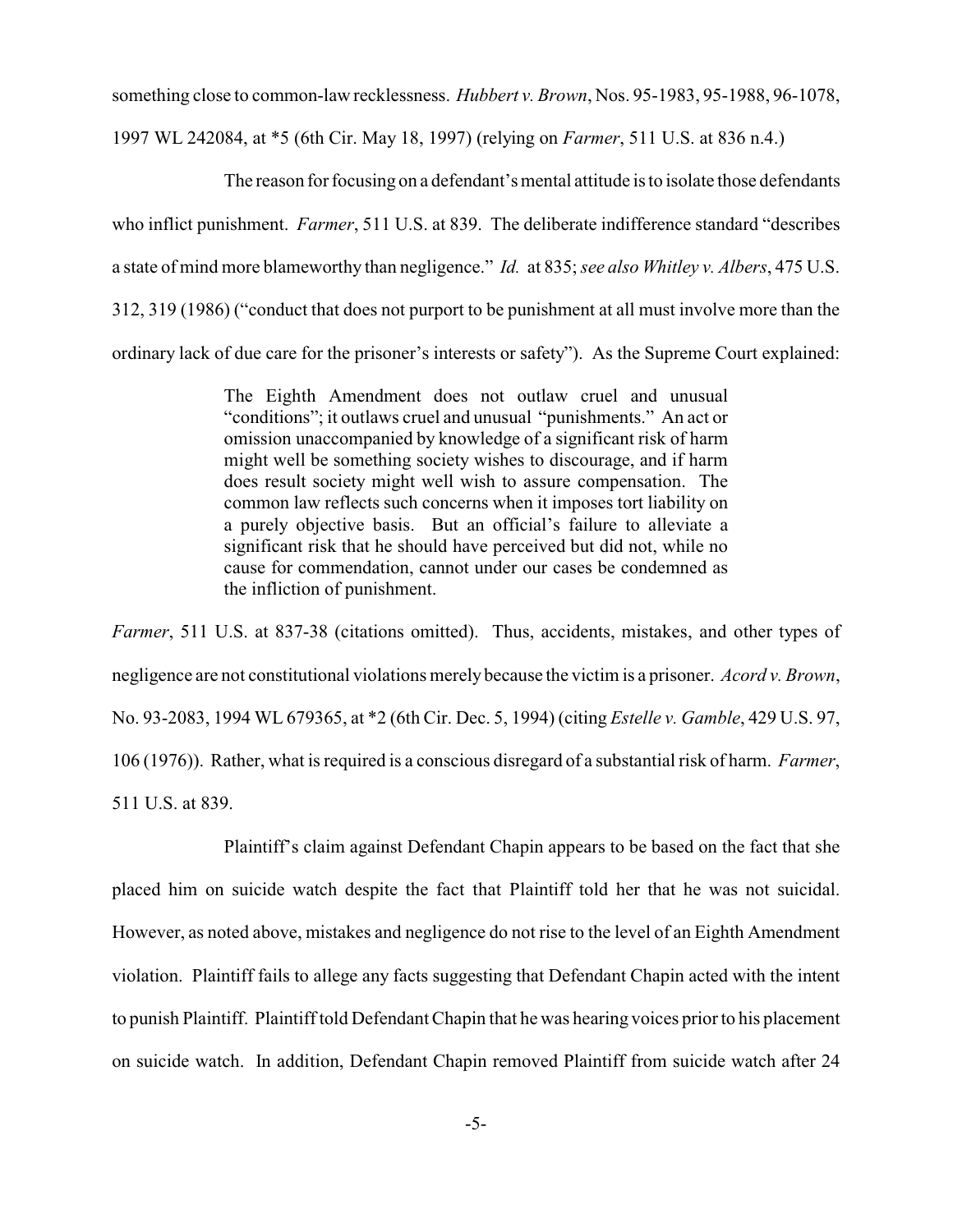hours, apparently after determining that Plaintiff was not a danger to himself. Therefore, Defendant Chapin is properly dismissed from this action.

Plaintiff's claim against Defendant Issard is that he authorized the use of a chemical agent after Plaintiff refused to give up his property to comply with being on suicide watch. Claims involving the use of a chemical agent must be analyzed under the Supreme Court authority limiting the use of force against prisoners. This analysis must be made in the context of the constant admonitions by the Supreme Court regarding the deference that courts must accord to prison or jail officials as they attempt to maintain order and discipline within dangerous institutional settings. *See, e.g.*, *Whitley v. Albers*, 475 U.S. 312, 321-22 (1986).

Generally, restrictions and even harsh conditions of confinement are not necessarily cruel and unusual punishment prohibited by the Eighth Amendment. *Rhodes*, 452 U.S. 347. The Supreme Court has held that "whenever guards use force to keep order," the standards enunciated in *Whitley*, 475 U.S. 312, should be applied. *Hudson v. McMillian*, 503 U.S. 1, 7 (1992); *see also Wilkins v. Gaddy*, 130 S. Ct. 1175, 1178-79 (2010). Under *Whitley*, the core judicial inquiry is "whether force was applied in a good-faith effort to maintain or restore discipline, or maliciously and sadistically to cause harm." *Hudson*, 503 U.S. at 6-7; *Wilkins*, 130 S. Ct. at 1178. In determining whether the use of force is wanton and unnecessary, the court should evaluate the need for application of force, the relationship between that need and the amount of force used, the threat "reasonably perceived by the responsible officials," and any efforts made to temper the severity of the forceful response. *Hudson*, 503 U.S. at 6-7 (citing *Whitley*, 475 U.S. at 321); *accord Griffin v. Hardrick*, 604 F.3d 949, 953-54 (6th Cir. 2010); *McHenry v. Chadwick*, 896 F.2d 184 (6th Cir. 1990). Physical restraints are constitutionally permissible where there is penological justification for their use. *Rhodes*, 452 U.S. at 346; *Jones v. Toombs*, No. 95-1395, 1996 WL 67750, at \*1 (6th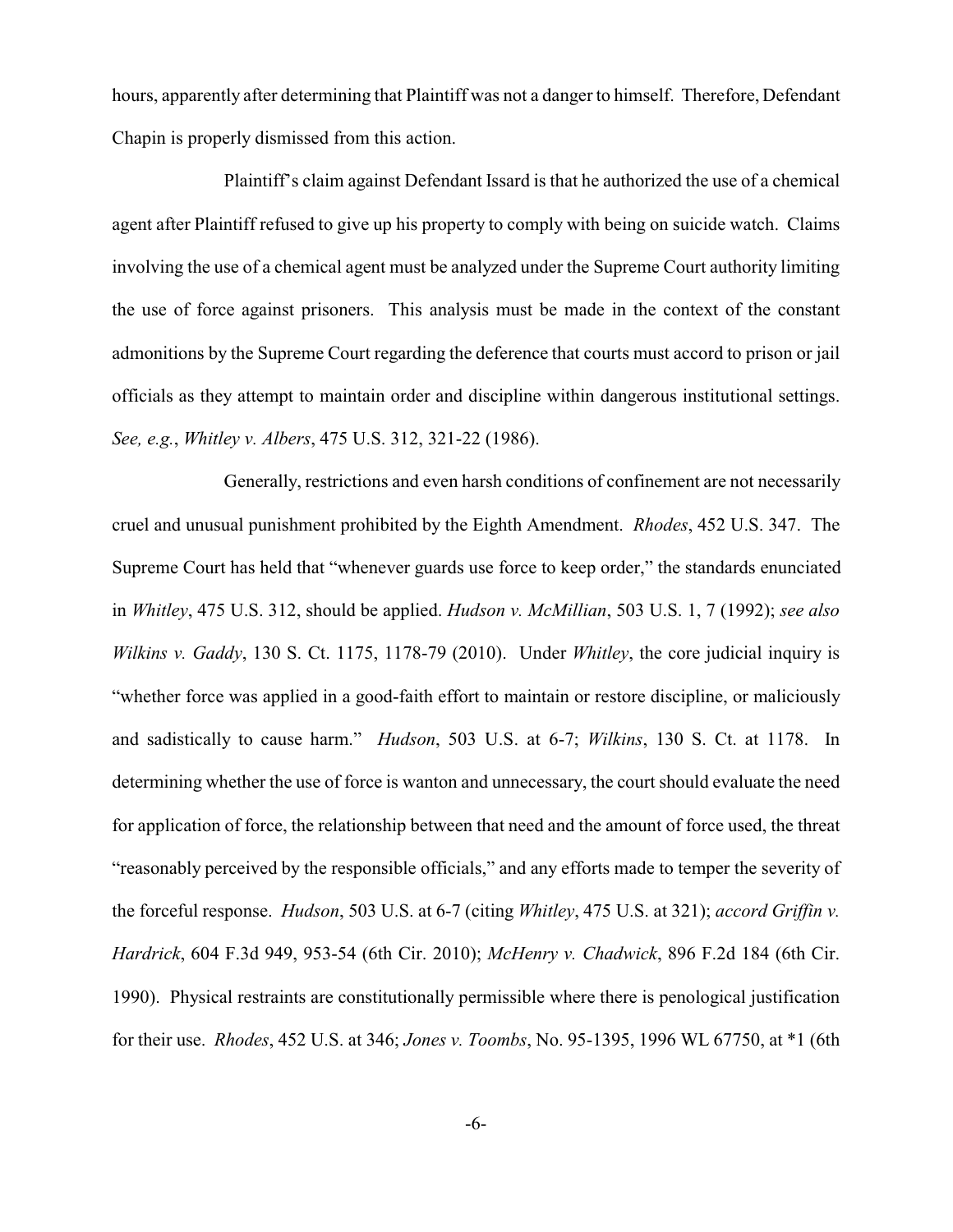Cir. Feb. 15, 1996); *Hayes v. Toombs*, No. 91-890, 1994 WL 28606, at \* 1 (6th Cir. Feb. 1, 1994); *Rivers v. Pitcher*, No. 95-1167, 1995 WL 603313, at \*2 (6th Cir. Oct. 12, 1995).

In this case, Plaintiff alleged that he was hearing voices and was placed on suicide watch by Defendant Chapin, but Plaintiff refused to give up his property when instructed to do so by the Sergeant. Consequently, Defendant Issard okayed the use of a chemical agent in order to remove the property from Plaintiff's cell. Plaintiff's allegations fail to show that Defendant Issard's authorization of force was anything but a good-faith effort to maintain or restore discipline. The Court concludes that such allegations do not rise to the level of an Eighth Amendment violation. In addition, Plaintiff fails to allege that Defendant Issard had any involvement in the subsequent decision to deny Plaintiff a shower or to keep him in the same uncleaned cell for a period of nine days. Therefore, the Court will dismiss Defendant Issard from this action.

The Court finds that at this juncture, Plaintiff's claims regarding the failure to allow him to shower after being exposed to a chemical agent and his prolonged placement in the contaminated cell are sufficiently colorable to allow service of the complaint. However, the remainder of the Defendants in this case are Unknown Parties. Rule 10(a) of the Federal Rules of Civil Procedure requires the plaintiff to include the names of the parties in the action. The use of the fictitious names of Jane and John Doe is permitted only in limited circumstances, and only in the context where there is at least one named party and discovery from that party may eventually allow the true identity of the Jane or John Doe to be discovered. *See, e.g.*, *Berndt v. Tennessee*, 796 F.2d 879, 882-94 (6th Cir. 1986) (remanding to allow plaintiff to amend complaint to name the parties); *Odum v. Knox Cnty.*, No. 89-5987, 1990 WL 57241, at \*1 (6th Cir. 1990) (complaint contained sufficient facts for the named defendants to discover the correct defendant with minimal investigation). Plaintiff's action concerns several Corrections Officers and one Sergeant at URF, where Plaintiff was incarcerated at the time of the alleged incident. As this case presently stands